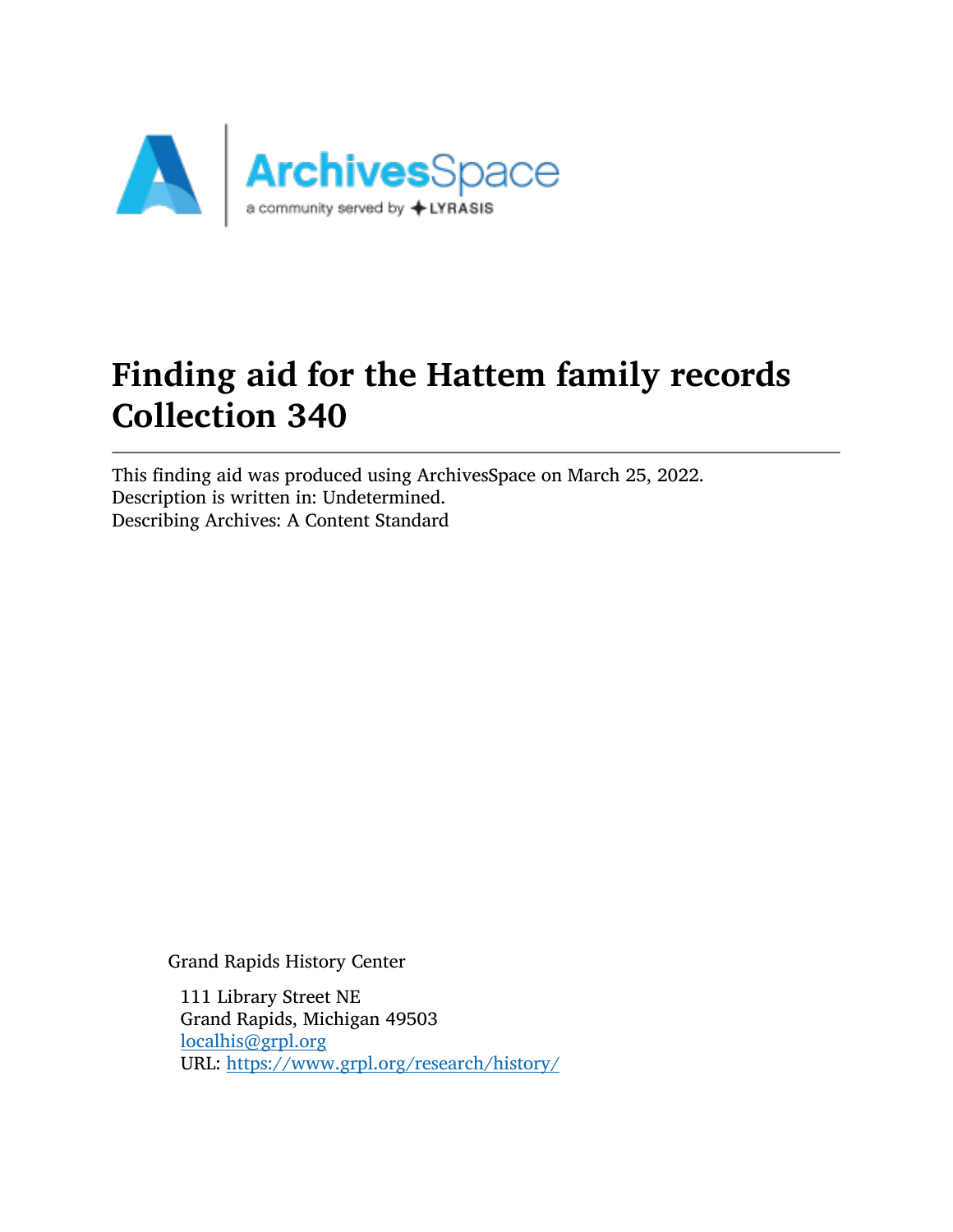## <span id="page-1-0"></span>**Table of Contents**

| 3 |
|---|
|   |
|   |
|   |
|   |
|   |
|   |
|   |
|   |
|   |
|   |
|   |
|   |
|   |
|   |
|   |
| 7 |
|   |
|   |
|   |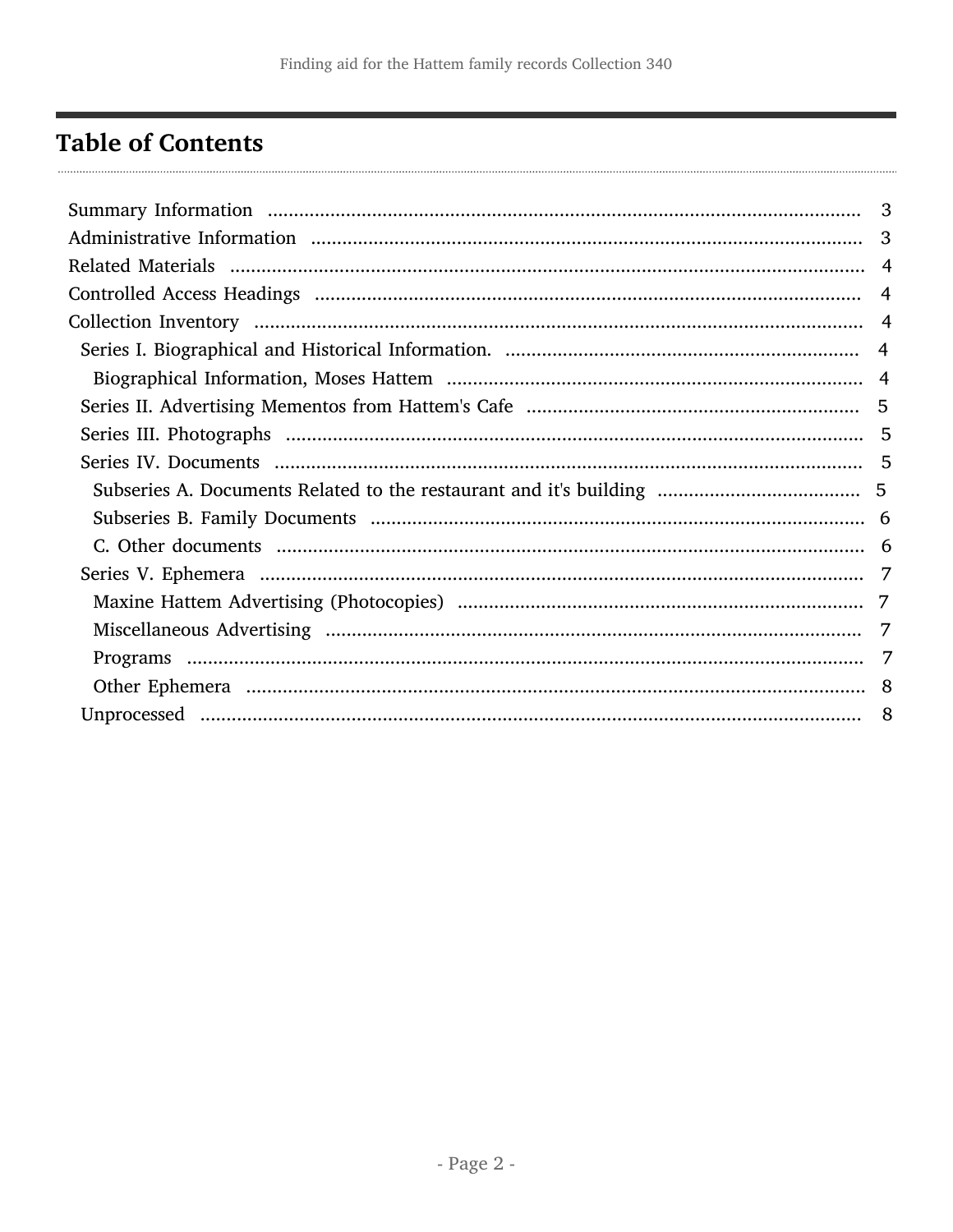## <span id="page-2-0"></span>Summary Information

| <b>Repository:</b>                  | <b>Grand Rapids History Center</b>                                                                                                                                                                                                                                                                                                                                                                                                                                                                                                                            |
|-------------------------------------|---------------------------------------------------------------------------------------------------------------------------------------------------------------------------------------------------------------------------------------------------------------------------------------------------------------------------------------------------------------------------------------------------------------------------------------------------------------------------------------------------------------------------------------------------------------|
| Title:                              | Hattem family records                                                                                                                                                                                                                                                                                                                                                                                                                                                                                                                                         |
| ID:                                 | Collection 340                                                                                                                                                                                                                                                                                                                                                                                                                                                                                                                                                |
| Date [inclusive]:                   | 1882-1998                                                                                                                                                                                                                                                                                                                                                                                                                                                                                                                                                     |
| Physical<br>Description:            | 1.8 Linear Feet Five boxes                                                                                                                                                                                                                                                                                                                                                                                                                                                                                                                                    |
| Language of the<br><b>Material:</b> | English.                                                                                                                                                                                                                                                                                                                                                                                                                                                                                                                                                      |
| Abstract:                           | The Hattem family owned and operated Hattem's Cafe in<br>Grand Rapids, Michigan. Moses Hattem was the proprietor<br>and Maxine, his wife, played the organ at the restaurant. The<br>property, at the corner of Division Street and Wealthy, was<br>originally acquired by Moses' father, Deeb Hattem, who came<br>to the United States from Lebanon. This collection includes<br>advertising material, ephemera, photographs and documents<br>relating to Hattem's Cafe, as well as a few family papers and<br>items relating to the Syrian Orthodox Church. |

^ [Return to Table of Contents](#page-1-0)

## <span id="page-2-1"></span>Administrative Information

## Publication Statement

Grand Rapids History Center

111 Library Street NE Grand Rapids, Michigan 49503 [localhis@grpl.org](mailto:localhis@grpl.org) URL: <https://www.grpl.org/research/history/>

#### Immediate Source of Acquisition

Moses and Maxine Hattem and family, accession numbers 2003.097, 2004.044.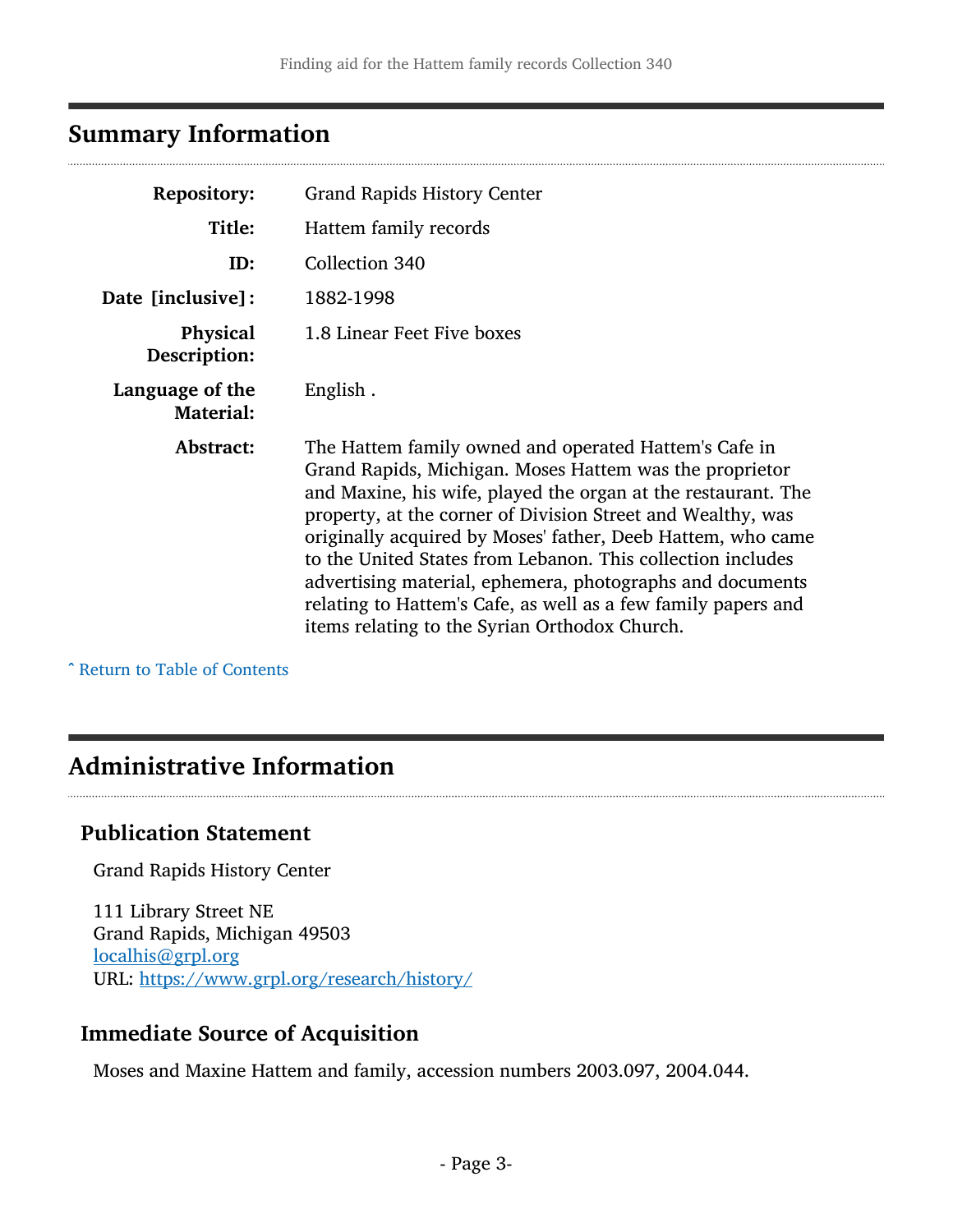## <span id="page-3-0"></span>Related Materials

#### Related Materials

Coll. 125. Robinson Studio Collection. Some images of Hattems Cafe are included in the Robinson Studio Collection. In some cases these duplicate the copy negatives provided for this collection. In other cases, the Robinson contains unique images not included in Coll. 340.

A small file of newspaper clippings related to the Arab American community in Grand Rapids, as well as other newspaper sources may provide access to article or ads related to the restaurant or family. For an index to these collections see Coll. 353.

Coll. 353, Arab American Community in Grand Rapids Collection, is a small collection, also in process, which contains an oral history from members of the Hattem family.

^ [Return to Table of Contents](#page-1-0)

## <span id="page-3-1"></span>Controlled Access Headings

- Restaurants -- Michigan -- Grand Rapids
- Immigrants -- Michigan -- Grand Rapids -- History
- Grand Rapids (Mich.) -- History
- Arab Americans -- Michigan -- Grand Rapids
- Hattem

## <span id="page-3-2"></span>Collection Inventory

#### <span id="page-3-3"></span>Series I. Biographical and Historical Information.

#### <span id="page-3-4"></span>Biographical Information, Moses Hattem

| Title/Description                | Instances |          |
|----------------------------------|-----------|----------|
| Mar. 16, 1988 Jerry Ford letter. | Box 2     | Folder 9 |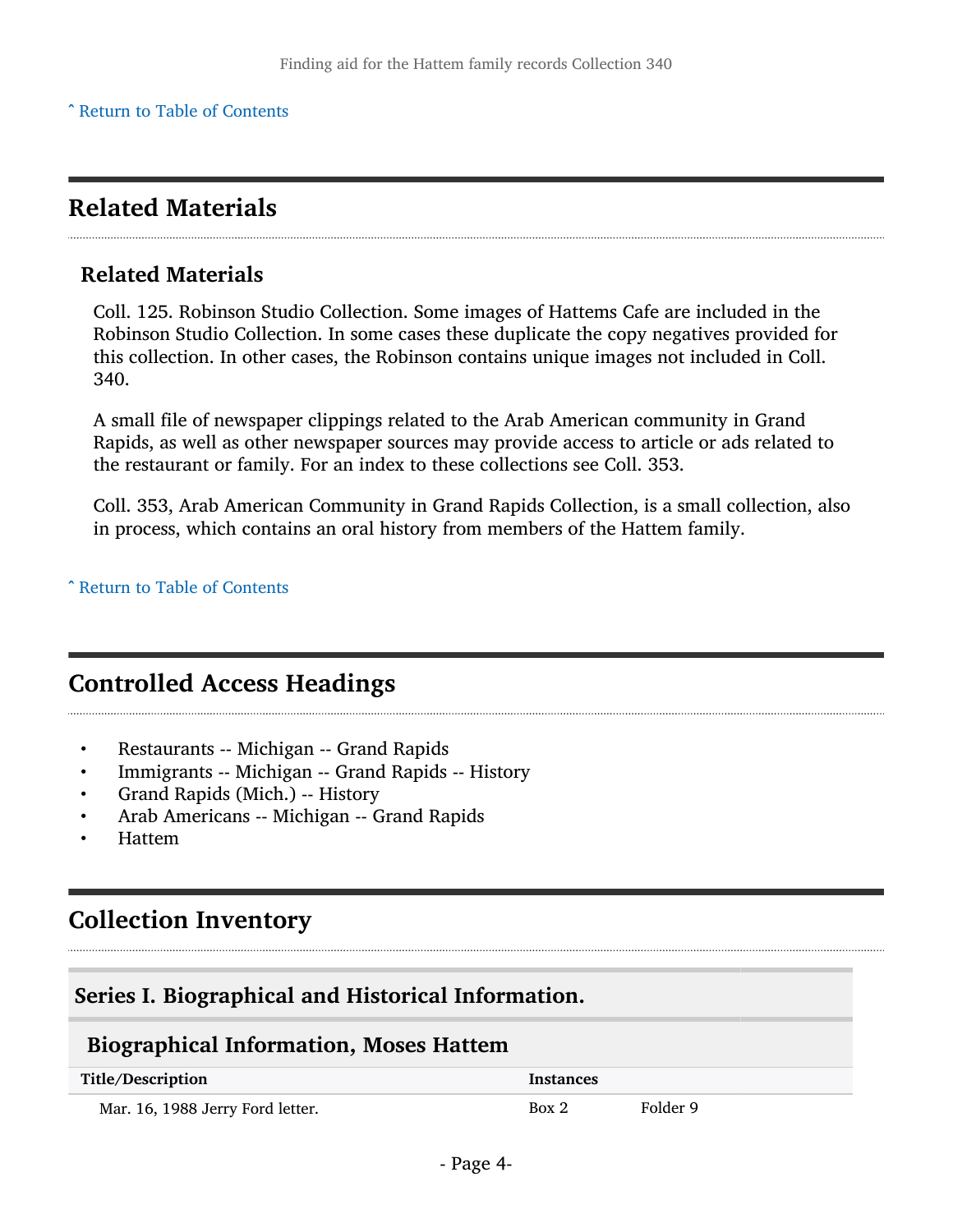| "Spotlight on  Hattem, Moses D. '59" Has image | Box 2 | Folder 9 |
|------------------------------------------------|-------|----------|
| Obituaries.                                    | Box x |          |

### <span id="page-4-0"></span>Series II. Advertising Mementos from Hattem's Cafe

| Title/Description                                                                                                                                       | <b>Instances</b> |
|---------------------------------------------------------------------------------------------------------------------------------------------------------|------------------|
| Shot Glass with white lettering. "Hattem's Café. Cocktail<br>Room. Fountain Service, Grand Rapids, Mich."                                               | Box 1            |
| Paper Napkins (2): "Hattem's. Finest in foods and liquors.<br>Wealthy at Division, Grand Rapids, since 1910."                                           | Box 1            |
| Match books (4, heads removed): "Hattem's. Division and<br>Wealthy, Grand Rapids, Mich. Finest in foods and liquors,<br>since 1910."                    | Box 1            |
| Pencils (3): "Hattem's Inc., 400 Division Ave., S., Grand<br>Rapids 3, Mich."                                                                           | Box 1            |
| Letterhead paper (5 sheets): "Wealthy and Division.<br>Telephone GL88178, Cocktail Room, Fountain Service.<br>Hattem's Café, Grand Rapids, 3, Michigan" | Box 2            |

^ [Return to Table of Contents](#page-1-0)

### <span id="page-4-1"></span>Series III. Photographs

#### Scope and Contents

Note: Currently, access to the printed images is via photocopies. Film negatives are available.

| Title/Description                     | <b>Instances</b> |          |
|---------------------------------------|------------------|----------|
| Funeral. Oversized Camera Shop photo. | Box 4            |          |
| Photocopies of Photos                 | Box 2            | Folder 8 |

#### ^ [Return to Table of Contents](#page-1-0)

#### <span id="page-4-2"></span>Series IV. Documents

#### <span id="page-4-3"></span>Subseries A. Documents Related to the restaurant and it's building

#### Pre-Hattems building documents

| Title/Description | Instances |
|-------------------|-----------|
|                   |           |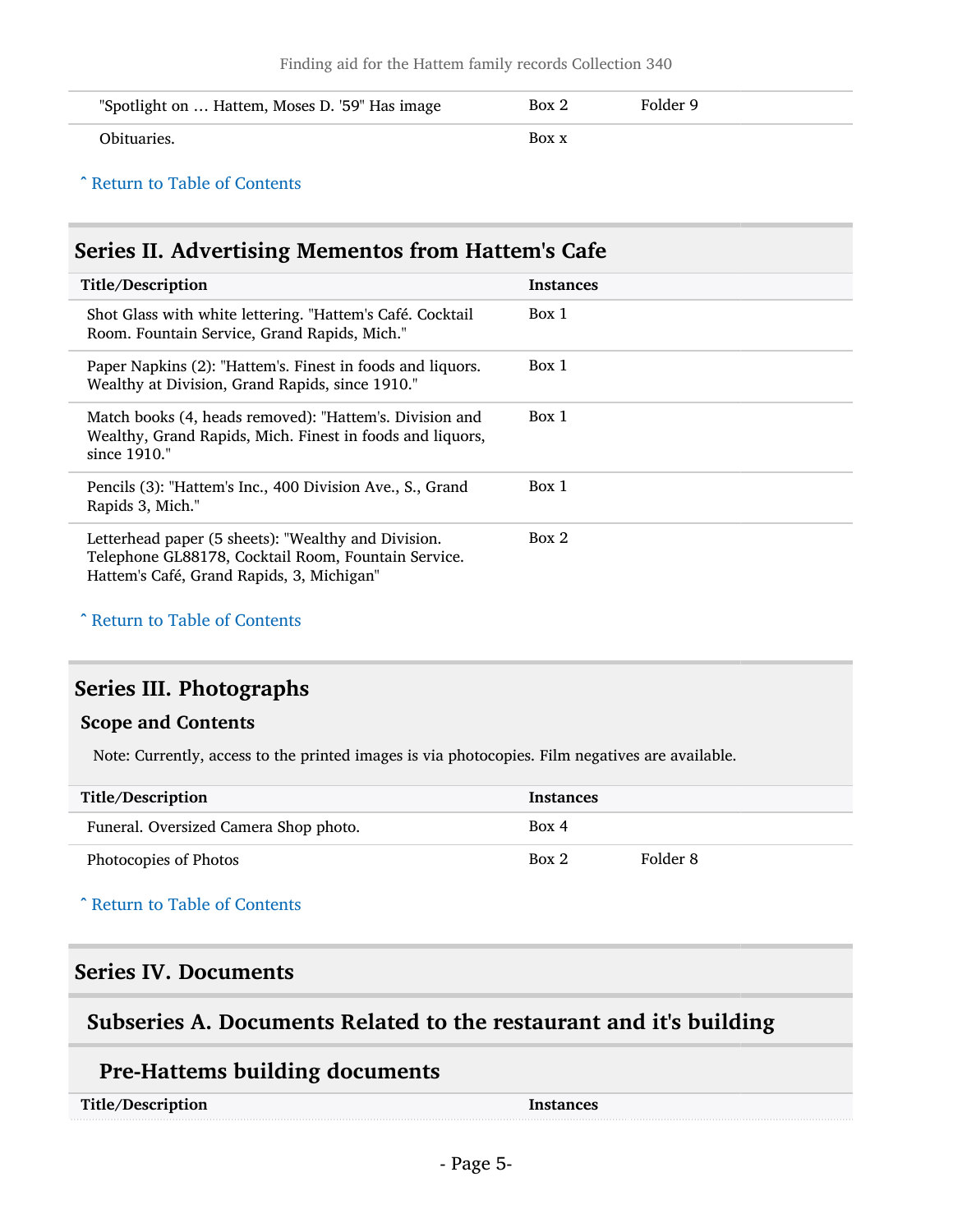| Article of Agreement, June 8, 1882. Thomas McLeon<br>and James H. Brown. RE Party wall.                                                                                                   | Box 4            |           |
|-------------------------------------------------------------------------------------------------------------------------------------------------------------------------------------------|------------------|-----------|
| Abstract of Special Improvement Tax Sales, Sept. 10,<br>1897  to June 7, 1998.                                                                                                            | Box 4            |           |
| Discharge of Mortgage, Michigan Trust Co. Trustee to<br>Thomas McLean. Nov. 13, 1914.                                                                                                     | Box 4            |           |
| <b>Title Abstracts</b>                                                                                                                                                                    | Box 4            |           |
| Property Transaction Correspondence.                                                                                                                                                      | Box 2            | Folder 15 |
| Land Contract, Delaney to Deeb and Latife<br>Hattem, 1922-1930                                                                                                                            | Box 3            |           |
| Receipt. 1930. Received of William Delaney, by Latife<br>Hattem, for abstract and tax history on the Hattem<br>property.                                                                  | Box x            |           |
| Tenant Release, Dec. 6, 1932, for street improvements on<br>Division.                                                                                                                     | Box 3            |           |
| Hattem Delaney Mortgage, June 2, 1933                                                                                                                                                     | Box 3            |           |
| <b>Miscellaneous</b>                                                                                                                                                                      |                  |           |
| Title/Description                                                                                                                                                                         | Instances        |           |
| Check from Moses D. Hattem, Feb. 6, 1933 for<br>\$6,723.00 to Barnes Bros. Construction Co., on the<br>Grand Rapids National Bank, including an illustration of<br>the bank on the check. | Box 4            |           |
| Sales receipt of equipment. May 1928. William Hulbert,<br>Agent for Louie Levinsohn of Saginaw, Mich. Paid to<br>Sam Maloley.                                                             | Box 4            |           |
| <b>Subseries B. Family Documents</b>                                                                                                                                                      |                  |           |
| Title/Description                                                                                                                                                                         | <b>Instances</b> |           |
| Citizenship papers of Deeb Hattem, 1904/1908.                                                                                                                                             | Box 4            |           |
| Probate Documents. Estate of Deeb M. Hattem to Latife<br>Hattem, Nov. 3, 1926.                                                                                                            | Box 3            |           |

#### <span id="page-5-0"></span>Name Doodles Box 2 Folder 9.5

## <span id="page-5-1"></span>C. Other documents

| Title/Description                                                                                                                                                    | <b>Instances</b> |
|----------------------------------------------------------------------------------------------------------------------------------------------------------------------|------------------|
| St. Nicholas Orthodox Church. Silver Jubilee Souvenir<br>Booklet. Sept. 4, 1949. Includes a Hattem ad near the<br>front. Includes images of local religious leaders. | Box 3            |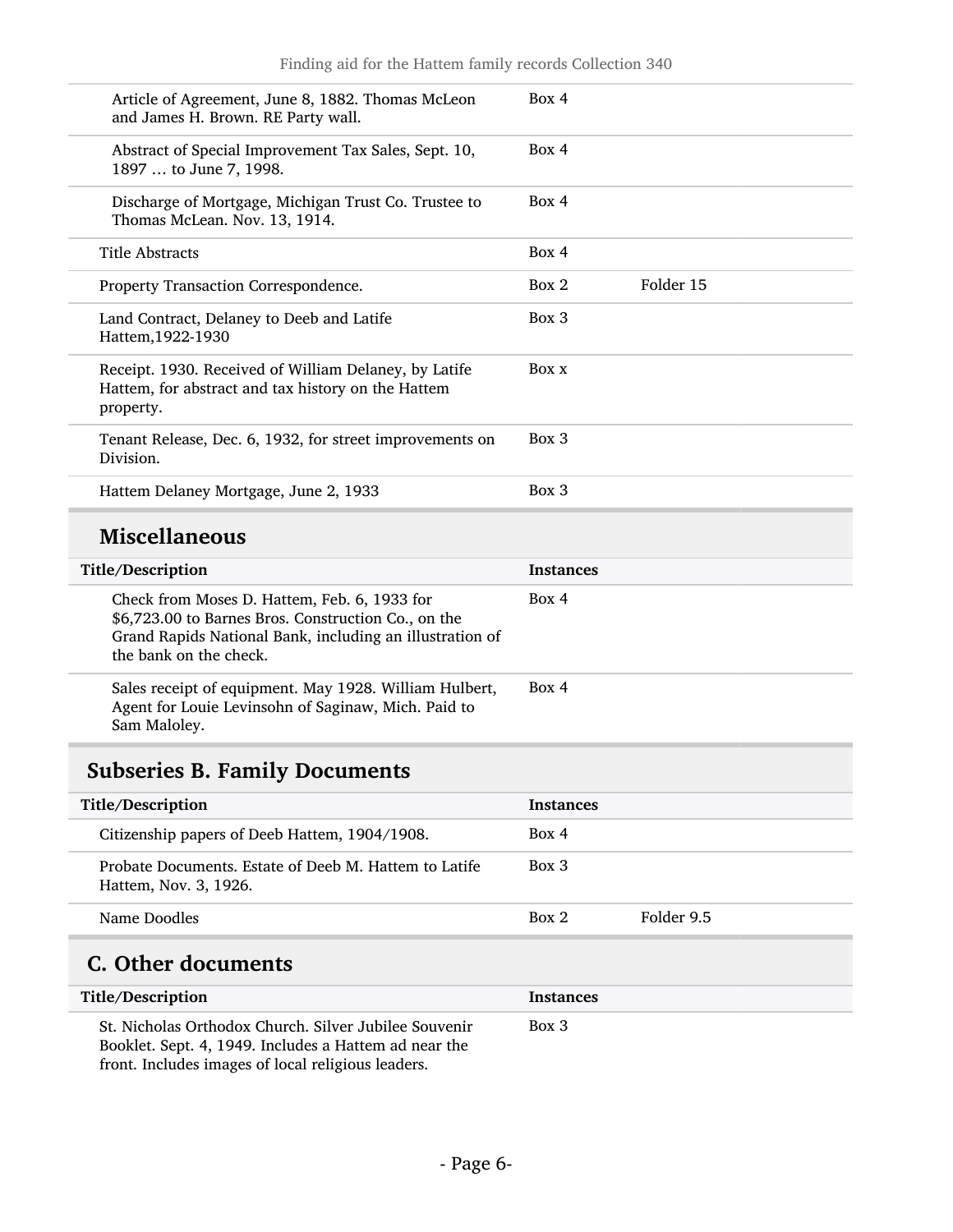## <span id="page-6-0"></span>Series V. Ephemera

| Title/Description                                                                                                                                                                    | <b>Instances</b> |          |
|--------------------------------------------------------------------------------------------------------------------------------------------------------------------------------------|------------------|----------|
| <b>Menus</b>                                                                                                                                                                         | Box 4            |          |
| <b>Menus</b>                                                                                                                                                                         | Box 2            | Folder 2 |
| <b>Menus</b>                                                                                                                                                                         | Box 2            | Folder 3 |
| <b>Menus</b>                                                                                                                                                                         | Box 2            | Folder 4 |
| Placemat (laser copy): "Hattem's Café & Cocktail Bar  "<br>Includes the image of the Café, with street representations<br>of Wealthy St., and South Division Avenue / Route U.S. 131 | Box 4            |          |
| Toothpick? Folder (Photocopy): 6 plastic items in a match<br>book type folder with a decorative cover for Hattems                                                                    | Box 2            | Folder 7 |

## <span id="page-6-1"></span>Maxine Hattem Advertising (Photocopies)

| Title/Description                                       | <b>Instances</b> |          |
|---------------------------------------------------------|------------------|----------|
| <b>Business Card</b>                                    | Box 2            | Folder 5 |
| Clipping, source unknown, ca. 1950's showing her image. | Box 2            | Folder 5 |

## <span id="page-6-2"></span>Miscellaneous Advertising

| Title/Description                                                                             | <b>Instances</b> |          |
|-----------------------------------------------------------------------------------------------|------------------|----------|
| Clipping. Oct. 13, 1937, Grand Rapids Herald [Possible<br>separated from the scrapbook below] | Box 2            | Folder 6 |
| Scrapbook of Hattem Advertising (11 Photocopies)                                              | Box 4            |          |

### <span id="page-6-3"></span>Programs

| Title/Description                                                                                                                           | <b>Instances</b> |           |
|---------------------------------------------------------------------------------------------------------------------------------------------|------------------|-----------|
| Syrian Orthodox Youth Organization. 4th Annual Banquet.<br>Pantlind Hotel, July 1, 1951. Includes Menu. Maxine<br>Hattem is on the program. | Box 4            |           |
| Order of the Eastern Star. Grand Chapter. 79th Session,<br>Oct. 9-11, 1945                                                                  | Box 2            | Folder 10 |
| St. Nicholas Annual Festival. St. Nicholas Church. Dec. 22,<br>1946.                                                                        | Box 2            | Folder 11 |
| "In Commemoration of the Grand Breaking Ceremony of<br>the new St. Nicholas Orthodox Church, Boston, street, S.E.<br>" May 26, 1957.        | Box 2            | Folder 12 |